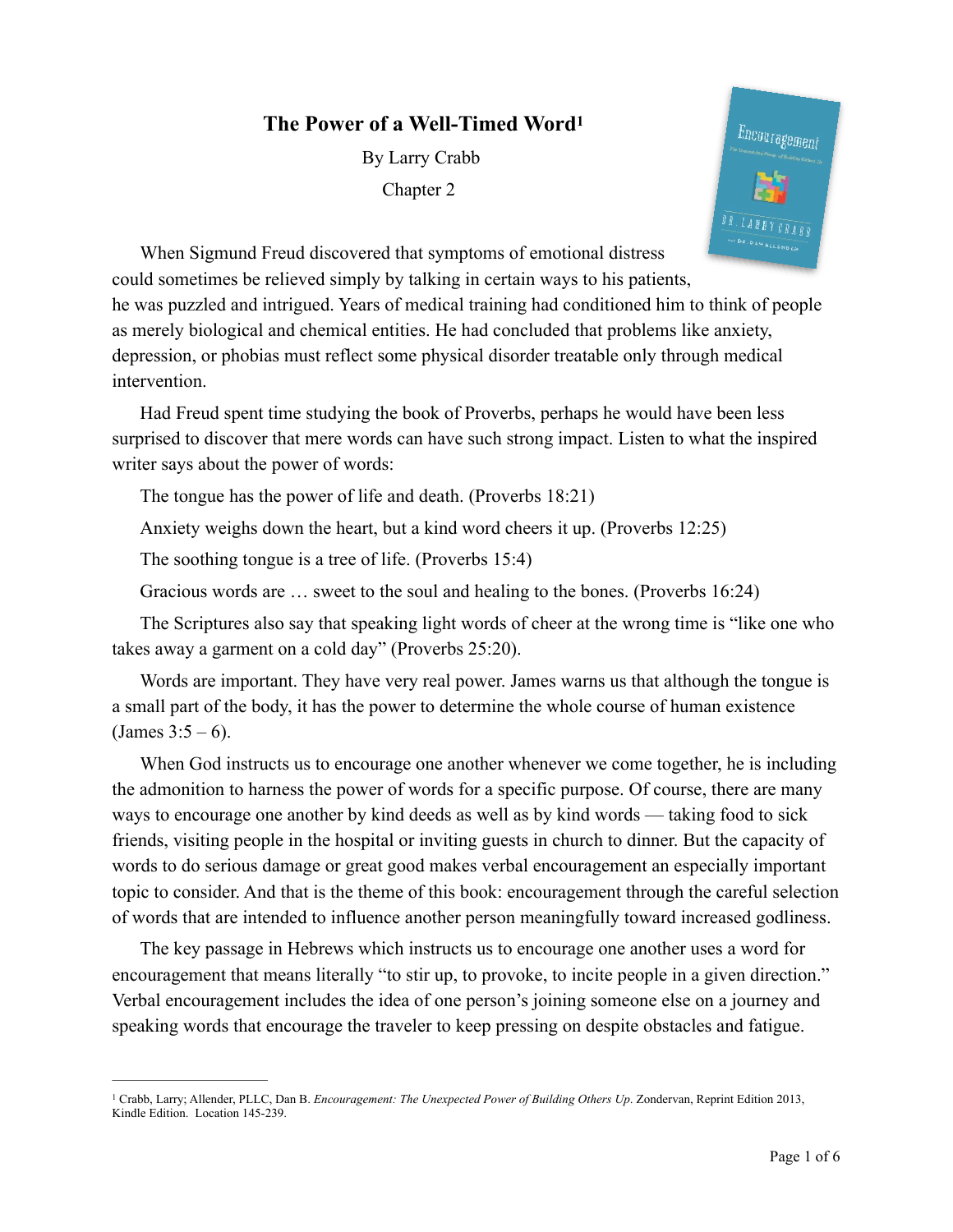I can recall standing by the finish line at many track meets, waiting for my son to come straining down the last stretch of a two-mile run. Exhausted by the labor of pushing himself to his limit and sometimes bothered by a variety of aches and cramps, he was sorely tempted to collapse fifty yards short of the finish line.

As each of our team's runners came into view, the line of paunchy, out-of-shape fathers would take up the cry, "C'mon, only a few yards to go! Push! Push! Kick up your legs! You can do it!" And most of the young athletes would respond to these words by grimacing with determination, narrowing their eyes, and pumping their legs with renewed strength until they crossed the line.

I have never yet heard a father call out to his son during that final stretch, "You look tired! Why don't you quit? You're in the back third of the field anyway. Maybe running isn't your sport." Yet I have overheard a Christian say to a young man after he had taught his first class at church, "When is the regular teacher coming back?" There really isn't much difference between the words.

Some parents at track meets have stood quietly in a visible place while their sons puffed by. In more than one instance the boy has looked over, caught a quick glimpse of his beaming parent, and then picked up the pace. Sometimes the power of words depends upon timing. A comment like "You looked great!" was reserved for that special moment when mother and dad handed a welcome glass of cold water to their parched, grateful son. "How good is a timely word!" (Proverbs 15:23).

#### **Shallow Words**

Many people seem to live in utter disregard of the effect of their words on others. A visitor from another culture once related to me the nearly crushing disappointment he experienced during his first few months in a North American church.

After a weekend service in which he had been warmly introduced to the church, a number of people went out of their way to greet him. Several added to their welcome an implied invitation: "We'd love to have you over for dinner sometime soon." The young man was delighted. He spent the next week eagerly waiting for the phone to ring, sometimes rushing home from work in order not to miss the call he knew would come. It did not come — not until three months later. He told me that to adjust to American culture, he had to learn that many words were spoken without meaning.

Many of our polite greetings — "Good to see you" or "Let's get together sometime" or "How are you? I haven't talked to you in ages!" — are gracefully disguised ways of saying, "Keep your distance; I'm just being polite." It is interesting — and more than a bit distressing — to notice how often our social and business interactions say one thing and mean quite another.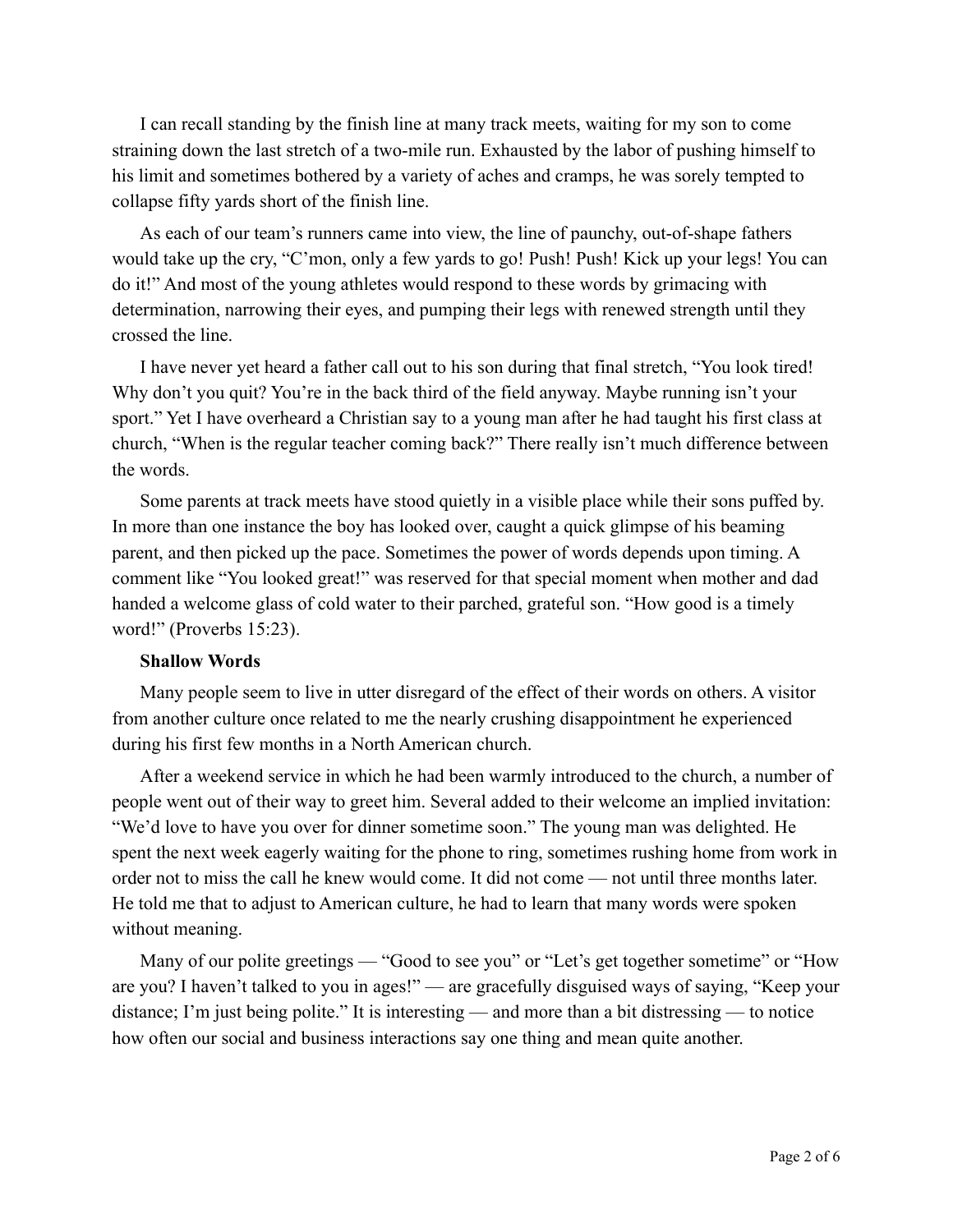I never fail to feel somewhat awkward as I file by the flight attendants after an airplane trip. I sense an obligation to make brief eye contact and smile quickly when they look at me, grin, and say, "Good to have you on board." The whole exchange seems dreadfully insincere.

I usually make very few demands on a flight attendant when I fly. A reading light that works is pretty much all that I require. Perhaps as I leave the plane, the words "Good to have you on board" come honestly.

But when the *bon vivant*, who without solicitation assumes the role of social director during the flight and demands immediate and frequent refills of his cocktail glass, staggers through the exit, I wonder if the tight smile and the words "Good to have you on board" might really mean something else.

I suppose we must accept that everyday life will include many situations in which words are less meant than appropriate. But it should not be that way in the church. How often, I wonder, are relationships among Christians characterized by no more depth than flight attendants bidding farewell to disembarking passengers? Do our conversations often consist of the exchange of empty words that only seem to convey a message of concern and love?

There is nothing wrong, of course, with social chitchat or polite friendliness in their place. I am certainly not proposing that every word we utter be draped in priestly vestments and spoken in organ tones. The issue is not between heavy words versus light words. It rather involves sincere versus insincere words or perhaps between consistently shallow versus meaningful words. Everything is wrong with insincere and predictably shallow words. They encourage no one.

The prophet Jeremiah indicted the religious leaders of his day for healing the wounds of God's people superficially (Jeremiah 6:14). A physician who diagnosed a potentially fatal condition that surgery could cure and who then prescribed lots of liquid and two aspirin a day would be guilty of malpractice. The priests of Israel did precisely that in spiritual matters. They recommended cheerful optimism in the face of impending judgment for sin.

We often do the same sort of thing. It is far too easy for churches to provide surface healing, a shallow lift that lasts until the benediction. But to effect temporary relief from pain through words that fail to touch the real disease and then to refer stubborn cases that don't improve to counseling resources outside the church is nothing less than spiritual malpractice.

Local Bible-believing churches consist of people who know Christ and who therefore have the power to influence others deeply through the careful use of words. The words of Christians reflect, in some measure at least, the reality of Christ's love and sufficiency in their lives.

Yet we settle for shallow words. "Good to have you here," we glibly say as people file out of the sanctuary. Comments that appear to be friendly and helpful but fail to recognize the power of words to affect people have little place in the life of a healthy church. Shallow words do not encourage.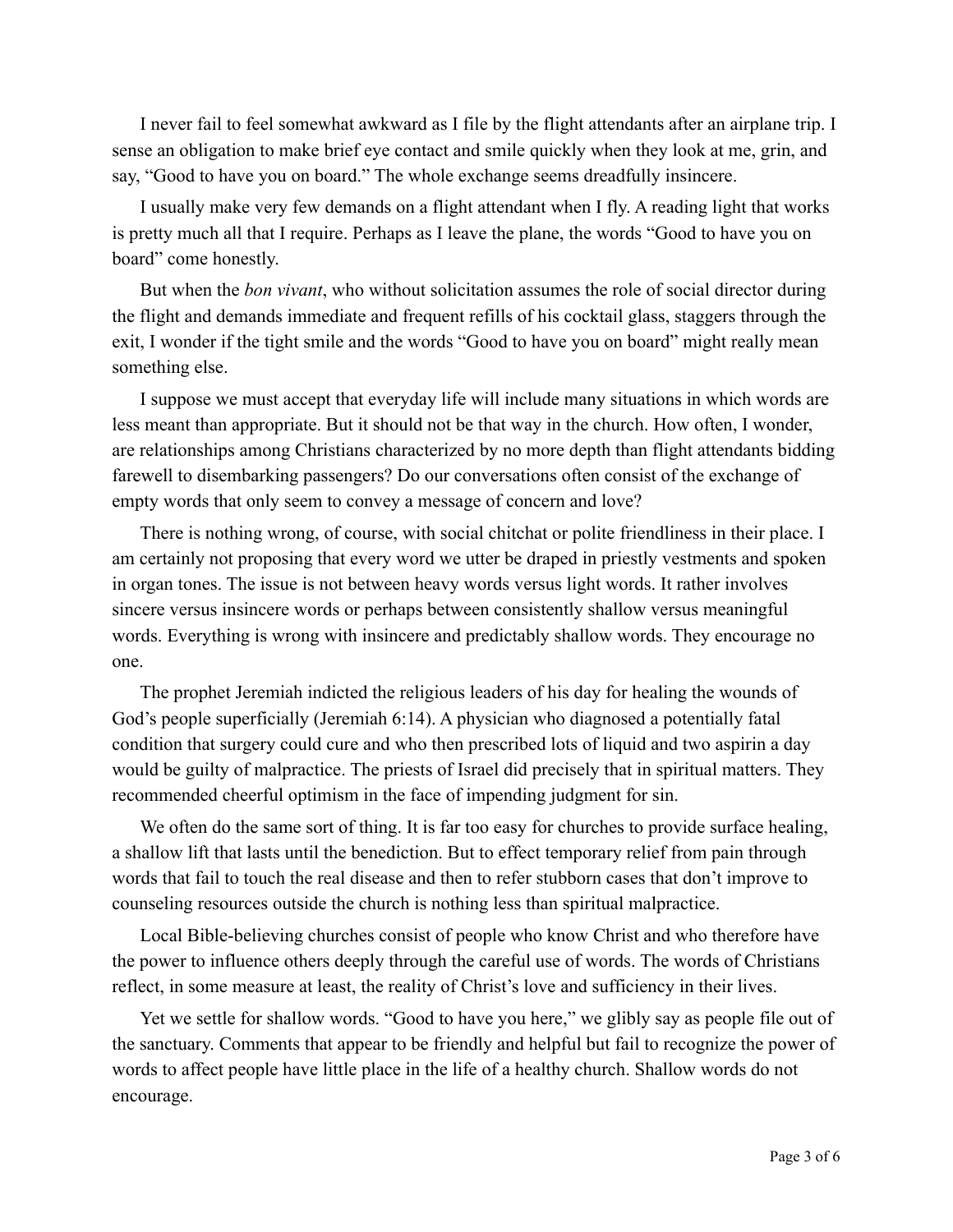### **Death Words**

Once we see that words can have power, we must no longer be content with shallow words that mean little. We must set out to harness that power with a clear awareness that words can both tear down and build up. They are much like a sharp knife that in the hands of a surgeon can heal, but in the hands of a careless child can kill. "The tongue has the power of life and death" (Proverbs 18:21).

Consider how words can destroy. A middle-aged man had been struggling for years with chronic depression. Several psychiatrists had agreed that the root problem was chemical and that maintenance dosages of antidepressant drugs would be required for the rest of his life.

In the course of our counseling, the man related to me that his father, the self-made head of a large corporation, had repeatedly told him, "Son, when you inherit the family business, I expect that you will ruin it."

These words stung more painfully each time he heard them. When his father died, the man felt driven to work unreasonably long hours to prove his prediction wrong. The pressure to avoid failure that relentlessly gnawed at him was quieted only by alcohol. Soon a serious drinking problem developed. His wife threatened to leave him. Finally he succumbed to ongoing depression for which he could find relief only in drugs. His life was devastated by the power of his father's tongue.

Several years ago, I was teaching a large Sunday school class when a particularly conscientious young man asked a question. My mind quickly came up with a comical reply, though I don't know why. I put the thought into words and won a laugh. Six months later the young man came to me to resolve the bitterness triggered by that incident, in which he had felt terribly embarrassed. It might be argued that the man was overly sensitive. But the point remains that words were the instruments of damage.

## **Life Words**

The bright side of the picture is that words can not only sting, but soothe. Far more important, they can even reroute a life from a bad direction to a good one. These are the words — words of life and encouragement — with which I am concerned.

The apostle Paul instructs us, "Do not let any unwholesome talk come out of your mouths, but only what is helpful for building others up according to their needs, that it may benefit those who listen" (Ephesians 4:29). One illustration demonstrates how a few well-timed words suited perfectly to the need of a particular moment yielded enduring results in my life.

As a youngster I developed a thoroughly annoying and humiliating problem of stuttering. Any person afflicted with this puzzling menace can tell you that certain letters and sounds are especially hard to say. Two troublesome letters for me were L and P. My name is Larry and I attended Plymouth-Whitemarsh Junior and Senior High Schools in Pennsylvania.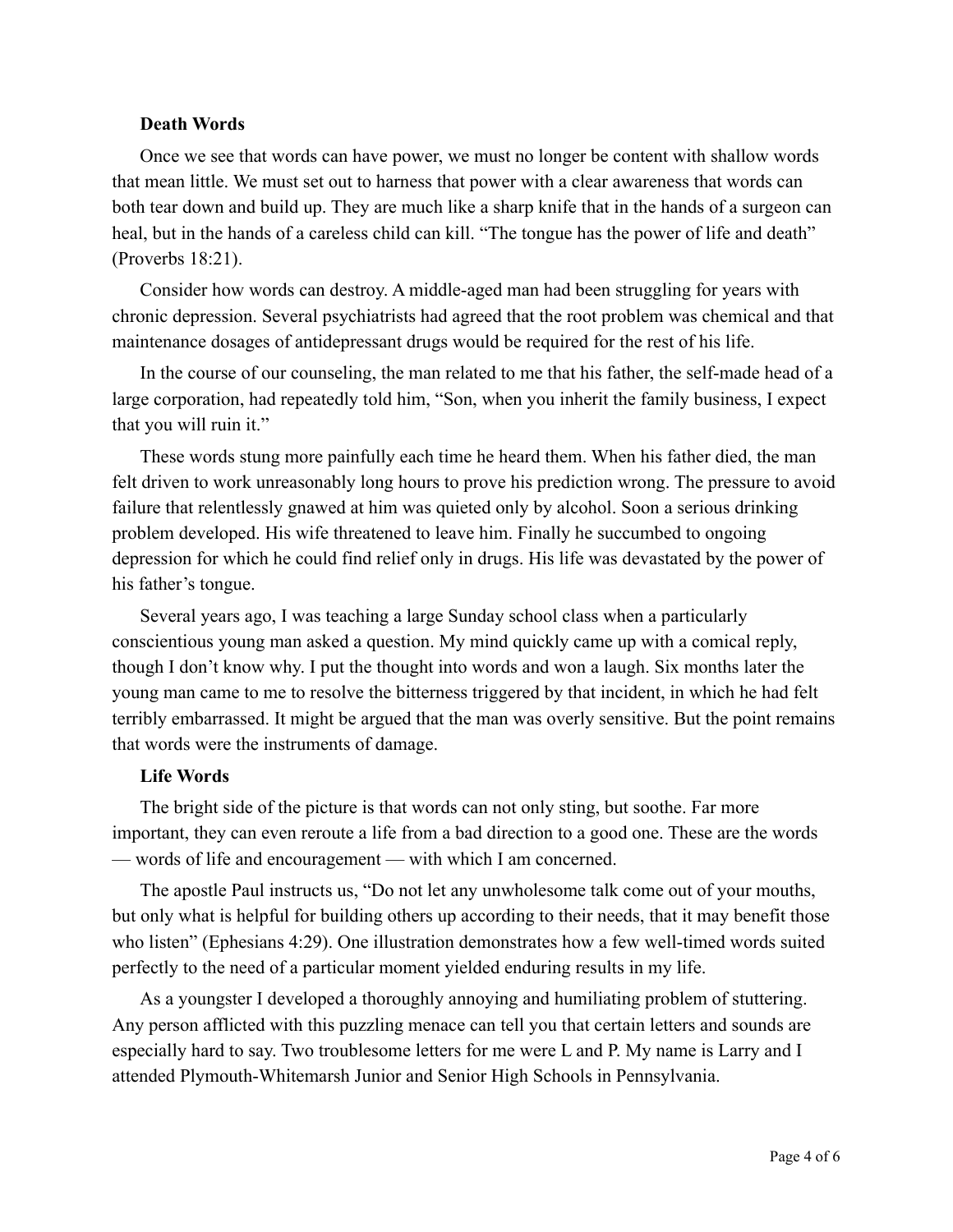In the ninth grade, I was elected president of our junior high student body. During an assembly of the seventh, eighth, and ninth grades — several hundred students — I was beckoned by the principal to join him on stage for the induction ceremony.

Standing nervously in front of the squirming, bored crowd, I was told to repeat after the principal the words, "I, Larry Crabb of Plymouth-Whitemarsh Junior High School, do hereby promise …" That's how the principal said it. My version was a bit different: "I, L-L-L-L-Larry Crabb of P-P-P-P-Plymouth-Whitemarsh Junior High School, do hereby p-p-p-promise …"

The principal was sympathetically perplexed, my favorite English teacher wanted to cry, a few students laughed out loud, most were awkwardly amused, some felt bad for me — and I died a thousand deaths. I decided right then that public speaking was not for me.

A short time later, our church celebrated the Lord's supper in a Sunday morning worship service. It was customary in our congregation to encourage young men to enter into the privilege of worship by standing and praying aloud. That particular Sunday I sensed the pressure of the saints (not, I fear, the leading of the Spirit), and I responded by unsteadily leaving my chair, for the first time, with the intention of praying.

Filled less with worship than with nervousness, I found my theology becoming confused to the point of heresy. I remember thanking the Father for hanging on the cross and praising Christ for triumphantly bringing the Spirit from the grave. Stuttering throughout, I finally thought of the word Amen (perhaps the first evidence of the Spirit's leading), said it, and sat down. I recall staring at the floor, too embarrassed to look around, and solemnly vowing never again to pray or speak aloud in front of a group. Two strikes were enough.

When the service was over, I darted toward the door, not wishing to encounter an elder who might feel obliged to correct my twisted theology. But I was not quick enough. An older Christian man named Jim Dunbar intercepted me, put his arm on my shoulder, and cleared his throat to speak.

I remember thinking to myself, "Here it comes. Oh well, just endure it and then get to the car." I then listened to this godly gentleman speak words that I can repeat verbatim today, more than twenty years later.

"Larry," he said, "there's one thing I want you to know. Whatever you do for the Lord, I'm behind you one thousand percent." Then he walked away.

Even as I write these words, my eyes fill with tears. I have yet to tell that story to an audience without at least mildly choking up. Those words were life words. They had power. They reached deep into my being. My resolve never again to speak publicly weakened instantly.

Since the day those words were spoken, God has led me into a ministry in which I regularly address and pray before crowds of all sizes. I do it without stuttering. I love it. Not only death, but also life lies in the power of the tongue.